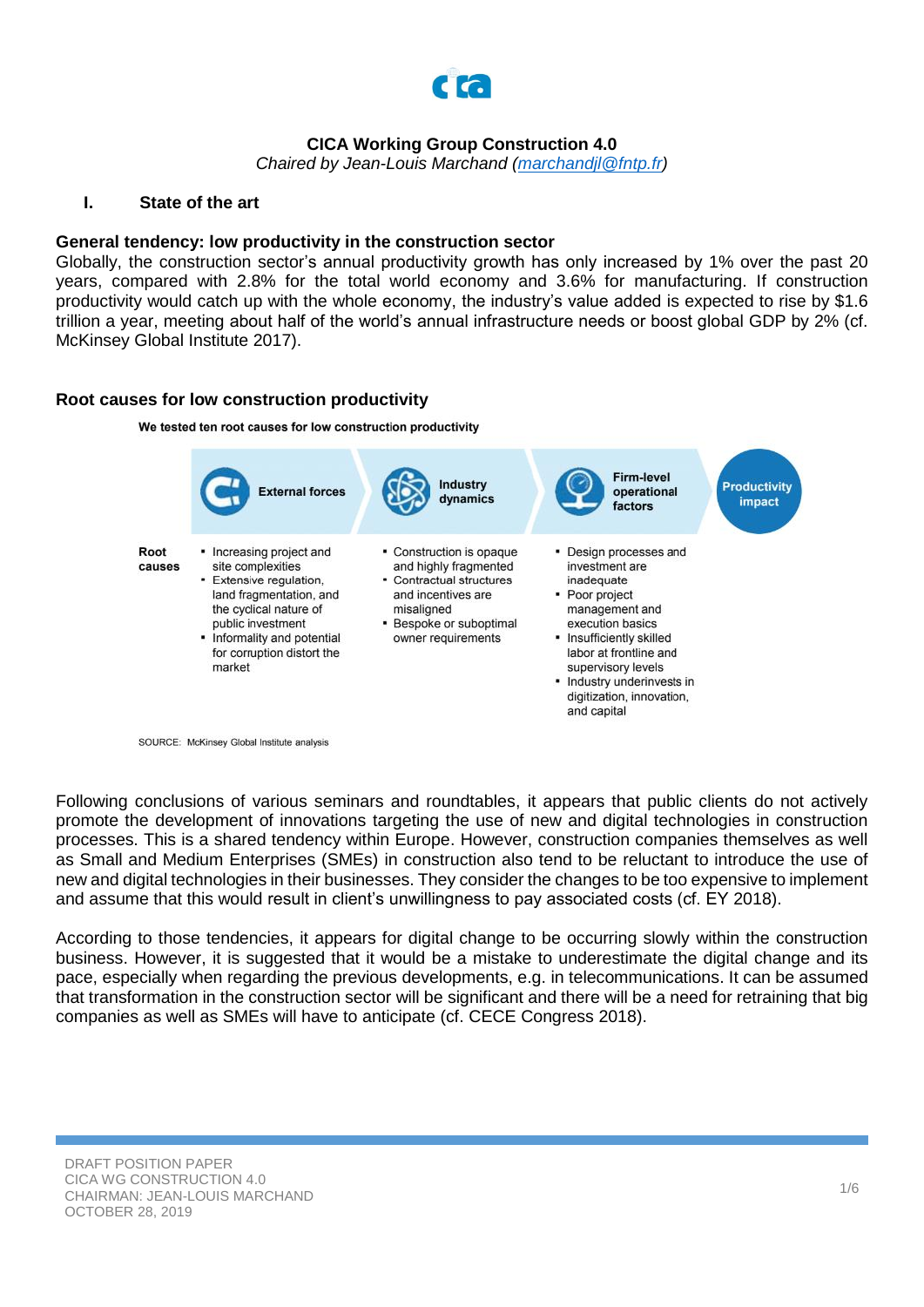

# **In brief: main barriers to digitalization in construction**

- No consensus across the industry and the public clients on exactly which technologies will become most widely used, or by which date and in which technology to invest;
- Public sector owners stick to traditional, proven technical solutions. They do not devote a sufficient part of their budget to projects with an "open innovation" approach;
- Technology use is more tactical vs. strategic: In order to justify investing in new digital tools or technologies, spending is frequently focused on technologies that address a specific problem identified onsite and opportunities for wider usage are not explored. Its use is limited to solving problems rather than preventing them;
- No scaling-up: Technologies of the fourth industrial revolution such as robotics, 3D printing or artificial intelligence are generally limited to small pilots, as investment in larger scale innovations is considered too risky;
- For the time being, the use of new technology may mainly concern infrastructure projects with long timescales, big budgets and powerful government clients, thus limiting and stigmatizing SMEs (cf. CICB 2018).

## **II. Possible Scenarios**

The reluctance of companies and public authorities to endorse new and digital technologies on the one hand and the emergence of new players from the (digital) economy on the other hand is challenging the capacity of construction companies to stay relevant and to keep their productivity and their competitive advantage high. In order to counter this tendency, construction companies have to reaffirm their added value which consists in contractors' assembling function onsite coordinating between the client, the engineer and other suppliers.

CICA notably points out to two possible scenarios which could likely occur putting at risk construction companies' activities. The first one focuses on China's digital developments while the second scenario deals with the strong market presence of digital players such as Google, Apple, Facebook or Amazon or also other strong local and regional stakeholders able to take the lead in some construction projects.

i) Chinese construction companies do not appear to use more innovative digital technologies than other construction companies*.* However, public clients are much more open to the use of new and digital technologies as it is allegedly part of a political objective fixed by the Chinese Communist Party (CCP). Recent CICA missions have led to the conclusion, that China is ahead of several years compared to other European or North and South American countries in the redefinition of procedures between the owner, the engineer and the contractor in order to optimize the design, the construction, the uses and the subsequent maintenance of the works with the help of new and digital technologies. Although the material and the bricks used are the same in China and abroad, the capacity to assemble them freely, thus enabling more opportunities for experiments and innovations, is much more developed in China.

The emergence of Chinese know-how on the optimization of construction processes through the use of new and digital technologies could be exported abroad, creating a competitive advantage for Chinese practices.

ii) New platforms such as Google, Apple, Facebook, Amazon or Airbnb as well as other strong regional players could enter the construction market in order to meet their own needs. They could substitute themselves to construction companies in the relationship construction companies have with the client, on the basis of the data they possess on their clients and their final users. As the laws and regulations concerning the digital industry are issued on a national level up to now, one cannot exclude the possibility of having different scenarios in each country depending on the countries' capacity to foresee, adapt or force upon their national regulatory framework.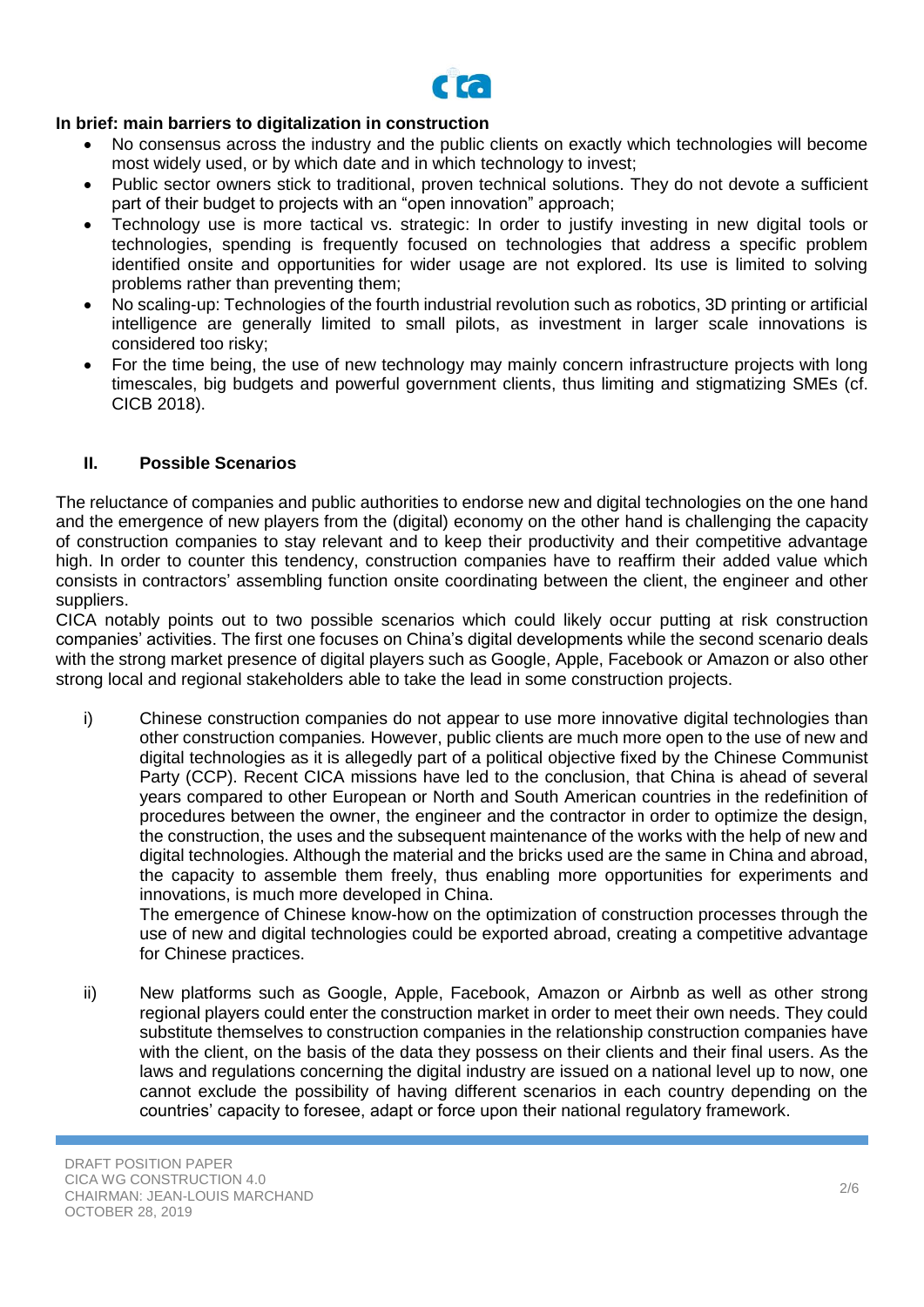

### **III. Construction 5.0: Shaping the concept of Construction 4.0 around the Sustainable Development Goals (SDGs)**

The possible scenarios show that the development of new and digital technologies and the slow adaptation of both, clients and construction companies, may lead to a substitution of the latter by other players. Construction companies will have to redefine their added value and emphasize their assembling function onsite regarding the development of new and digital technologies or new construction models such as modular construction challenging the existing supply chain management. Construction companies will have to decide how they want to engage in this transformation process. To this end, CICA suggests to go beyond the mere implications of Construction 4.0.

Basically, Construction 4.0 could be described as using the Internet of Things (IoT) for the integration of information among different platforms and adopting Robotization (drones, robots) as well as Artificial Intelligence (AI) including Big Data and Augmented Reality with the expectation of enhancing the ability to monitor construction projects and to improve the performance of the construction industry towards delivering sustainable and smart buildings. Construction 4.0 thus goes beyond Building Information Modelling (BIM).

However, considering approaches of digital governance being discussed at this years' G20 and B20 Japan or at the European Commission's level, the industry developments towards 4.0 are likely to be widened. The European Commission's *[Reflection Paper: Towards a sustainable Europe 2030](file://///fntp.fr/fntp/doc$/a.schafer/Documents/Working%20groups/Construction%204.0/2019-01-30_EC_Reflexion%20Paper_sustainable_europe_COM(2019)22.pdf)* describes digital transformation as a catalysator to meet the SDGs and the B20 Japan has introduced the concept of Society 5.0 in its *[B20 Tokyo Summit Joint Recommendations "Society 5.0 for SDGs".](file://///fntp.fr/fntp/Doc$/a.schafer/Documents/Veille/B20%20Tokyo_Recommendations.pdf)* Society 5.0 aims at resolving various social challenges by incorporating the innovations of the fourth industrial revolution (i.e. IoT, big data, artificial intelligence (AI), robots, and the sharing economy) into every industry and social life.

Based on Society 5.0, CICA suggests to introduce the concept of **Construction 5.0** aligning the technological and digital innovations for the construction sector with the societal dimension meaning the United Nations 17 Sustainable Development Goals and the Paris Agreement. Defining the industry's own SDG goals is deemed crucial for the construction sector to stay relevant in front of other concurrent players.

Indeed, the construction industry per se does not arouse much interest. That is the main reason why the industry struggles to attract young people. To become more attractive, the construction sector should highlight activities that are of broader interest, namely i) new technologies and ii) sustainable development. To this end, the construction sector must be able to explain the performance indicators of the infrastructure or the buildings in terms of efficiency and sustainability to its final users and it has to demonstrate to government institutions how the industry's performance contributes to the SDGs.

Although SDGs are well-known at world level, they have to be embodied at national level and outlined by national governments. The construction industry can contribute to the definition of national SDGs by promoting its own SDGs for its construction activities in the construction and use phase (e.g. enhanced recycling, reduction of greenhouse gas emissions, more efficient energy consumption, contribution to circular economy etc.).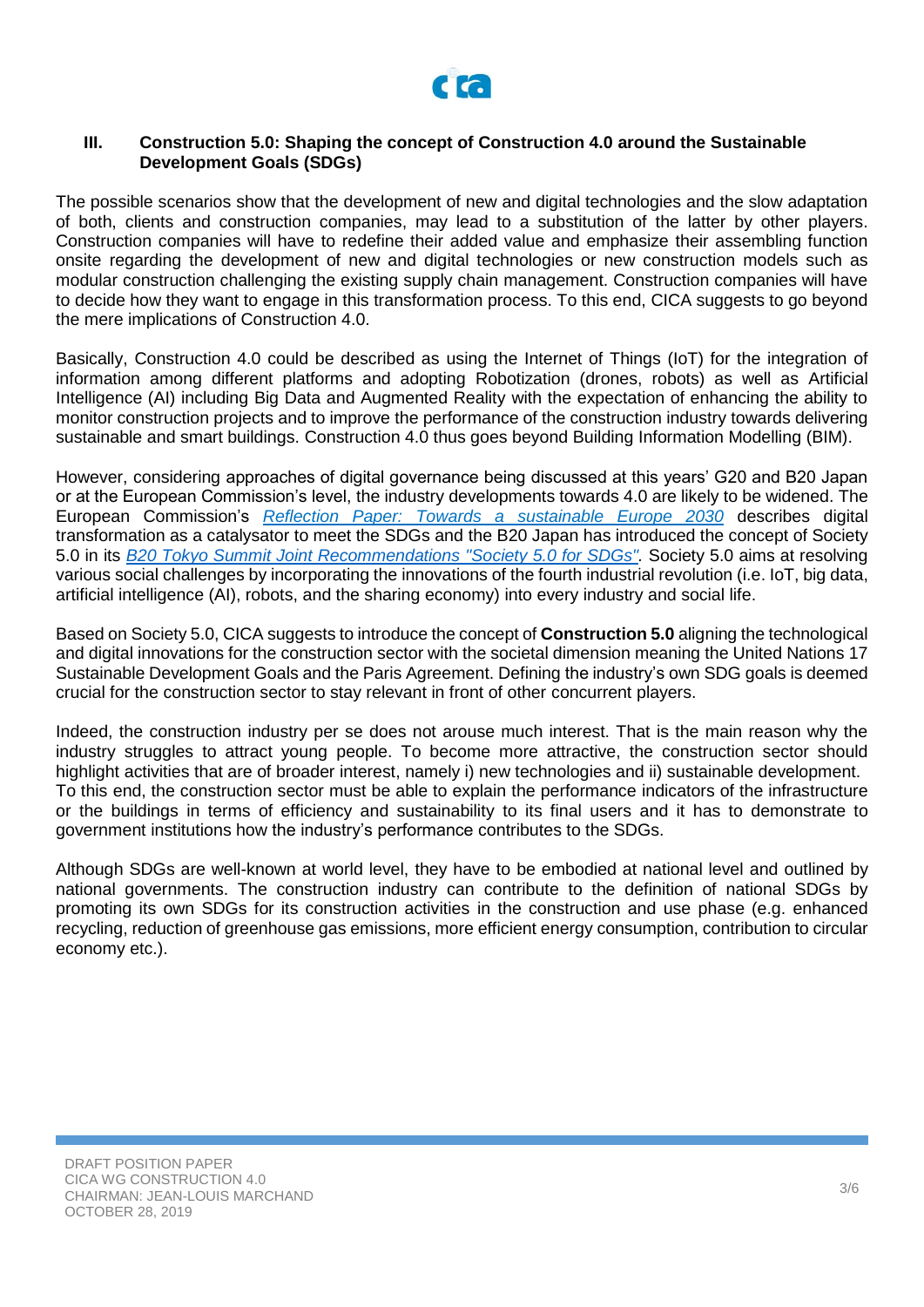

# **Development of Society, Industry and Construction 1.0 to 5.0**

|            | <b>Society</b>             | <b>Industry</b>                                                                                                                                                                                                                                                                                                                 | <b>Construction</b>                                                                                                                                                                                          |
|------------|----------------------------|---------------------------------------------------------------------------------------------------------------------------------------------------------------------------------------------------------------------------------------------------------------------------------------------------------------------------------|--------------------------------------------------------------------------------------------------------------------------------------------------------------------------------------------------------------|
| 1.0        | <b>Hunting Society</b>     | <b>Bartering</b>                                                                                                                                                                                                                                                                                                                | Stone and mud                                                                                                                                                                                                |
| 2.0<br>(a) | <b>Agrarian Society</b>    | Mechanization, steam power, weaving loom<br>(late 18th century: beginning of the industry culture).                                                                                                                                                                                                                             | <b>Brick and mortar</b>                                                                                                                                                                                      |
| 2.0<br>(b) | Pre-Industrial<br>Society  | Mass production, assembly line, electrical energy<br>(beginning of 20th century, marked the start of the second<br>industrial revolution: optimize worker, workplace techniques<br>and optimal allocation of resources).                                                                                                        | <b>Brick and mortar</b>                                                                                                                                                                                      |
| 3.0        | <b>Industrial Society</b>  | Automation, computers and electronics<br>(last few decades of the 20th century: resulted in reduced<br>effort, increased speed, greater accuracy and complete<br>replacement of the human agent in some cases).                                                                                                                 | Click and mortar (BIM)                                                                                                                                                                                       |
| 4.0        | <b>Information Society</b> | Cyber Physical Systems, Internet of Things (IoT), networks<br>(started with the boom in the Internet and telecommunication<br>industry in the 1990's: Digitization and increased integration of<br>vertical and horizontal value chains; Digitization of product and<br>service offerings; Innovative digital business models). | BIM, Robotization (drones, robots etc.) and<br>Artificial Intelligence including Big Data and<br><b>Augmented Reality</b>                                                                                    |
| 5.0        | <b>Imagination Society</b> | Digitalization across all levels of society creating a super-smart<br>society resolving various social challenges by incorporating the<br>innovations of the fourth industrial revolution (i.e. IoT, Big Data,<br>Artificial Intelligence (AI), robots, and the sharing economy)<br>into every industry and social life.        | Societal dimension of digitalization including<br>commitment to Sustainable Development Goals<br>(SDGs) by aligning Key Performance Indicators<br>(KPI) to the UN 2030 Agenda for Sustainable<br>Development |

DRAFT POSITION PAPER CICA WG CONSTRUCTION 4.0 CHAIRMAN: JEAN-LOUIS MARCHAND OCTOBER 28, 2019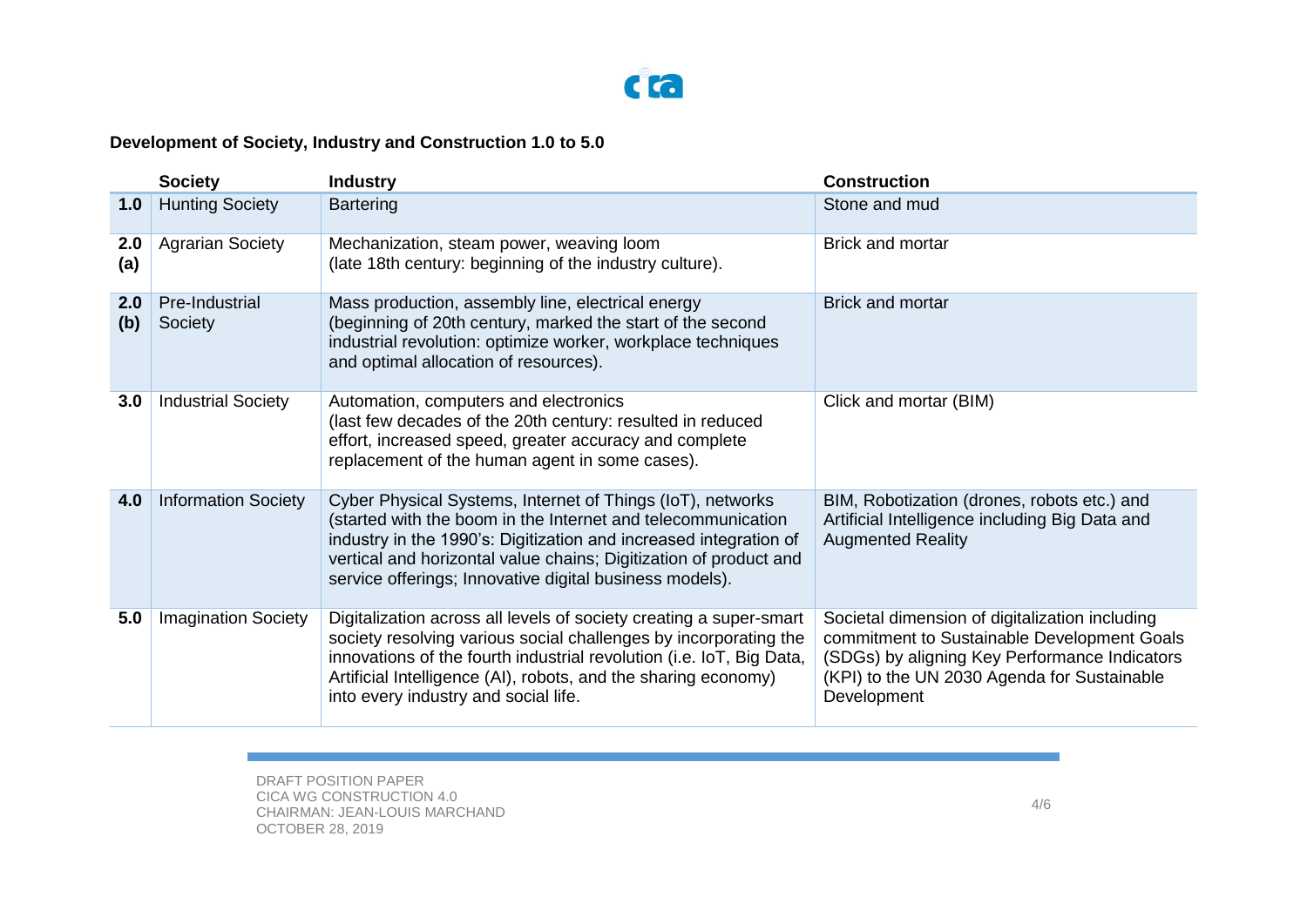

## **IV. Recommendations**

The following CICA Recommendations are meant to explain how to endorse the concept of Construction 4.0 and 5.0. These recommendations are addressed to i) Regional and national construction federations, ii) International organizations (Multilateral Development Banks, the OECD or the UN) and governmental institutions as well as iii) Construction companies and Small and Medium Enterprises. However, these recommendations can only be carried out efficiently if supported by regulators and the corresponding legal framework.

- **Promote data use, intellectual property protection and transparency in the construction sector**
	- $\circ$  Promote Segmented Open Data which allows the share of information and acknowledges the role of data for development by simultaneously protecting a company's intellectual property
	- $\circ$  Ensure Data protection by promoting the use of Blockchain in the supply chain as well as in financial processes and by also promoting the interoperability of different legal frameworks by applying European Union or equivalent General Data Protection Regulation (GDPR)
- **Define and take over customized SDGs for the construction sector**
	- o Define how the construction industry can contribute to the 17 United Nations Sustainable Development Goals (SDGs) and the Nationally Determined Contributions (NDC) on climate required by the Paris Agreement by, e.g. elaborating investment strategies allowing to meet the carbon budget (2°-1,5°C)
- **Define the measure and the contractualization of Key Performance Indicators (KPI) that allow to ensure progress in fulfilling the UN 2030 Agenda for Sustainable Development**
	- $\circ$  Focus on both, the use as well as the production phases of the works, taking into account all the externalities of a projects: conditions of ageing, maintenance, its ecological footprint, its environmental and social impact etc.
- **Invest in Innovation and the use of New Technologies (Research & Development)**
	- o Enable Open Innovation: Strategic partnerships with SMEs and start-ups (accelerators, incubators)
	- o Enable Industry Connectivity: creation of platforms and networks (knowledge spillover)

#### • **Invest in Recruitment,Training and Retraining**

- o Create a culture of digital literacy and digital upskilling (e.g. through apprenticeships programmes)
- o Initiate a strong culture of change (transformational lead, test and lean)
- o Adapt and anticipate future and regularly evolving work environments and job profiles
- **Convince owners and regulators to regularly adapt the legal framework to the use of innovation and its evolving requirements**
	- o Include an innovation clause in public contracts/tenders
	- $\circ$  Increase public investment in R&D and the use of new and digital technologies